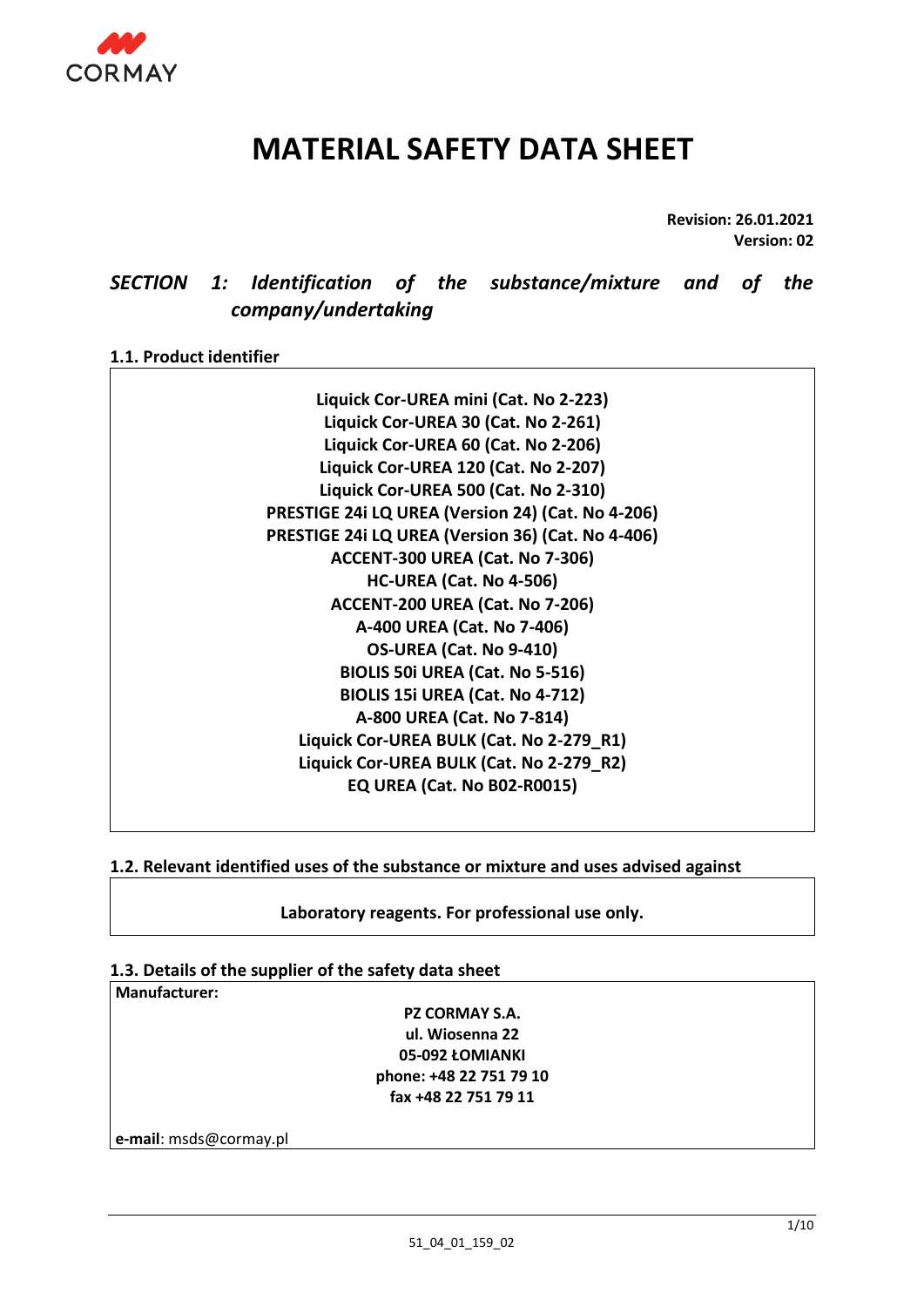### **1.4. Emergency telephone number**

The local/in-country emergency telephone number.

# *SECTION 2: Hazards identification*

#### **2.1. Classification of the substance or mixture**

**The mixture does not meet the criteria for classification in accordance with Regulation (EC) No 1272/2008 (CLP).**

#### **2.2. Label elements**

**The mixture do not require to be labeled as hazardous.**

#### **2.3. Other hazards**

This mixture do not meet the criteria for PBT and vPvB.

# *SECTION 3: Composition/information on ingredients*

#### **3.1. Substances**

Not applicable.

#### **3.2. Mixtures**

#### **1-UREA; 1-REAGENT; 2- UREA; 2-REAGENT; 3-STANDARD**

Contains no hazardous substances in reportable quantities.

# *SECTION 4: First aid measures*

#### **4.1. Description of first aid measures**

After inhalation remove exposed individual to fresh air. Call physician.

After skin contamination: wash off with plenty of water. Take off the contaminated clothing.

After contamination of eyes: rinse out with plenty of water for at least 15 minutes with the eyelid held wide open.

After consumption: give the individual, copious amounts of water to drink, if condition does not improve or becomes worse, consult physician immediately.

#### **4.2. Most important symptoms and effects, both acute and delayed**

No data available.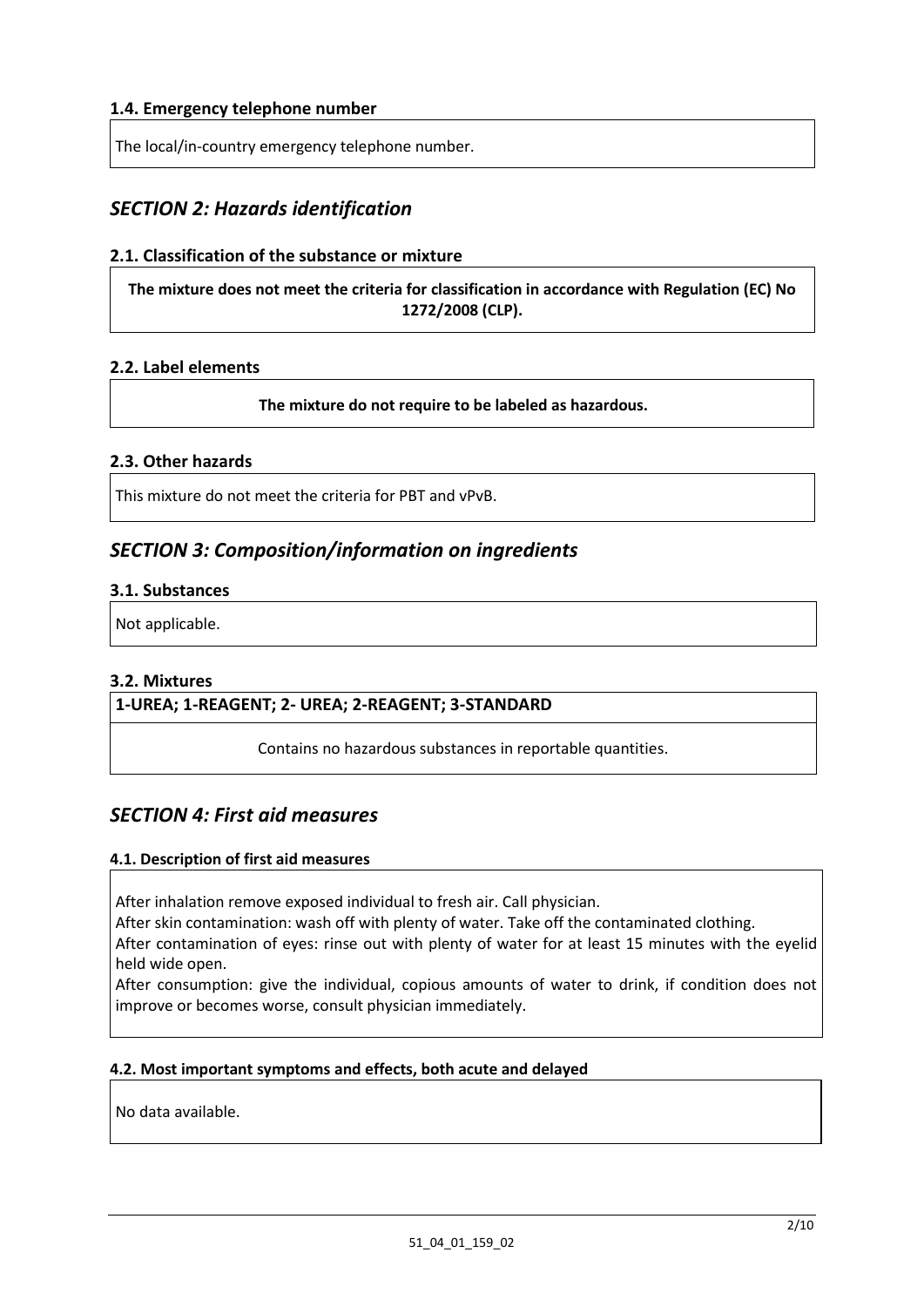### **4.3. Indication of any immediate medical attention and special treatment needed**

No data available.

# *SECTION 5: Firefighting measures*

### **5.1. Extinguishing media**

The mixture is non-flammable.

In the case of fire use extinguishing media suitable for materials stored in immediate vicinity. Water,  $CO<sub>2</sub>$ , dry powder can be used as the extinguish media.

Not recommended extinguishing media: no data available

#### **5.2. Special hazards arising from the substance or mixture**

There is no data about hazardous substances which may occur during fire thermal decomposition of the mixture.

### **5.3. Advice for firefighters**

The rescuers must be equipped with protective clothing and respiratory tract isolating equipment, irrespective of ambient air (in the case of large fire).

# *SECTION 6: Accidental release measures*

#### **6.1. Personal precautions, protective equipment and emergency procedures**

*6.1.1. For non-emergency personnel*

Avoid contamination with the preparation.

Notify the effected individuals of the emergency, to be aware of the issues associated.

Do not inhale vapours/ aerosols.

Secure the flow of fresh air into closed rooms.

Avoid contact of the mixture with skin and eyes.

Remove contaminated clothing and wash before reuse.

*6.1.2. For emergency responders* 

Wear protective clothing and rubber gloves.

#### **6.2. Environmental precautions**

Dilute with plenty of water. Avoid entering the product into drains, surface water and groundwater, reservoirs and waterways.

#### **6.3. Methods and material for containment and cleaning up**

Collect small quantities with the use of an absorbing agent (sand, diatomite, acid binders, universal binders, sawdust), rinse with large amount of water if necessary. Provide material collected for recycling.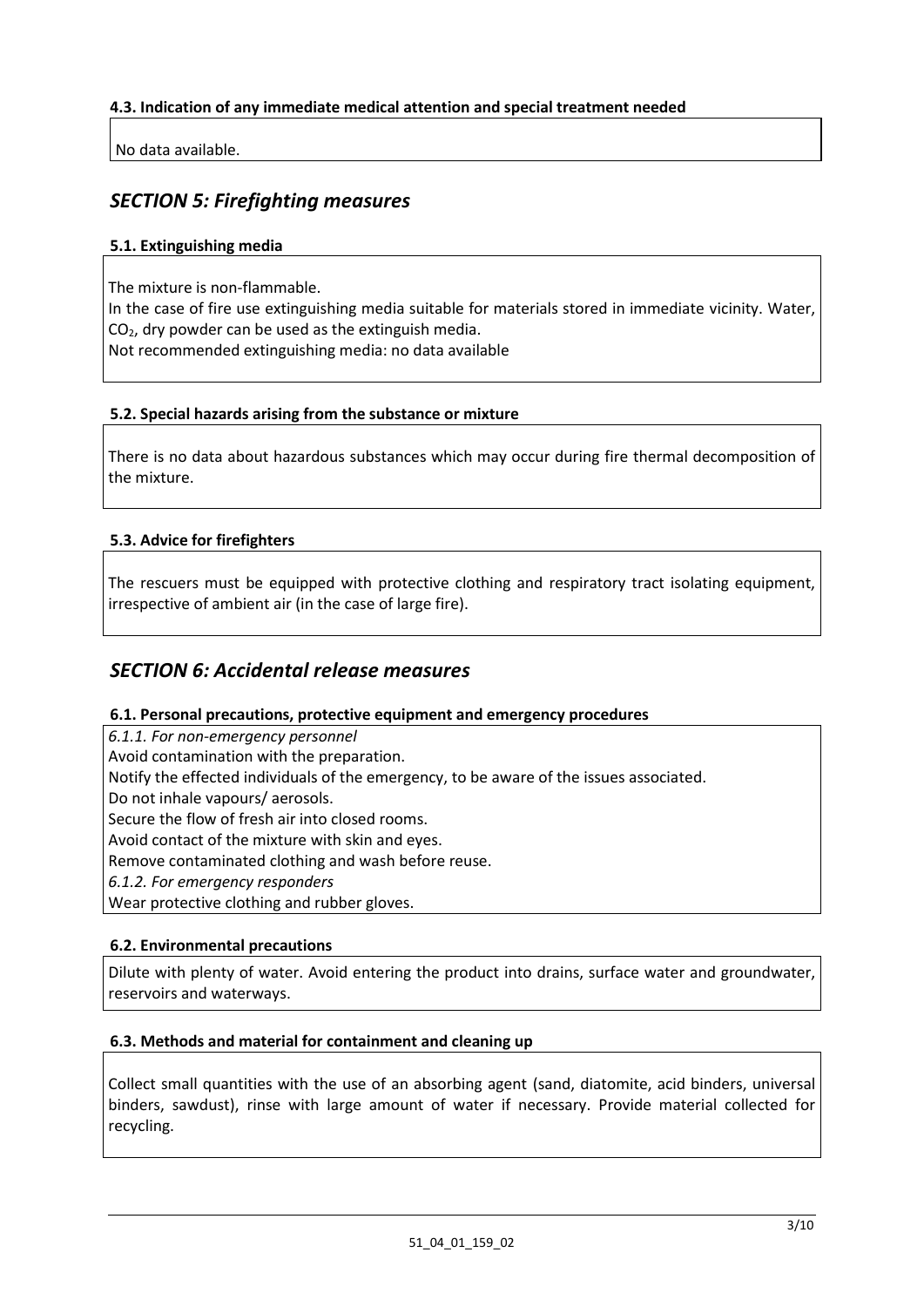#### **6.4. Reference to other sections**

Use the control measures and personal protective equipment described in section 8 of this MSDS. Refer to section 13 of this MSDS for adequate release measures.

# *SECTION 7: Handling and storage*

#### **7.1. Precautions for safe handling**

While working with the preparation, one should use appropriate means of personal protection (see pt. 8).

Avoid contact of the preparation with skin and eyes, as well as inhaling its mists.

Secure efficient local ventilation.

#### **Industrial hygiene:**

Eating, drinking or smoking of tobacco is prohibited while working with the preparation, except in places.

Wash your hands after work with the substance carefully with soapy water. Apply skin-protective barrier cream.

#### **7.2. Conditions for safe storage, including any incompatibilities**

In accordance with the norms generally accepted for chemicals in laboratories.

Store in original manufacturer containers.

Store in closed containers at temperatures compatible with the information provided on the label. Protect from direct sunlight and avoid contamination!

Protect containers from damage.

Keep away from food and animal feed.

#### **7.3. Specific end use(s)**

No data available.

# *SECTION 8: Exposure controls/personal protection*

#### **8.1. Control parameters**

No exposure limit value known.

#### **8.2. Exposure controls**

*8.2.1. Appropriate engineering controls* 

No data available.

*8.2.2. Individual protection measures, such as personal protective equipment* 

Protective clothing should be selected specifically for the working place, depending on concentration and quantity of the hazardous substances handled. The resistance of the protective clothing to chemicals should be ascertained with the respective supplier.

#### **a) Eye / Face protection***:*

Avoid direct contact of the product with eyes, wear safety glasses.

### **b) skin protection:**

*-* **hand protection:**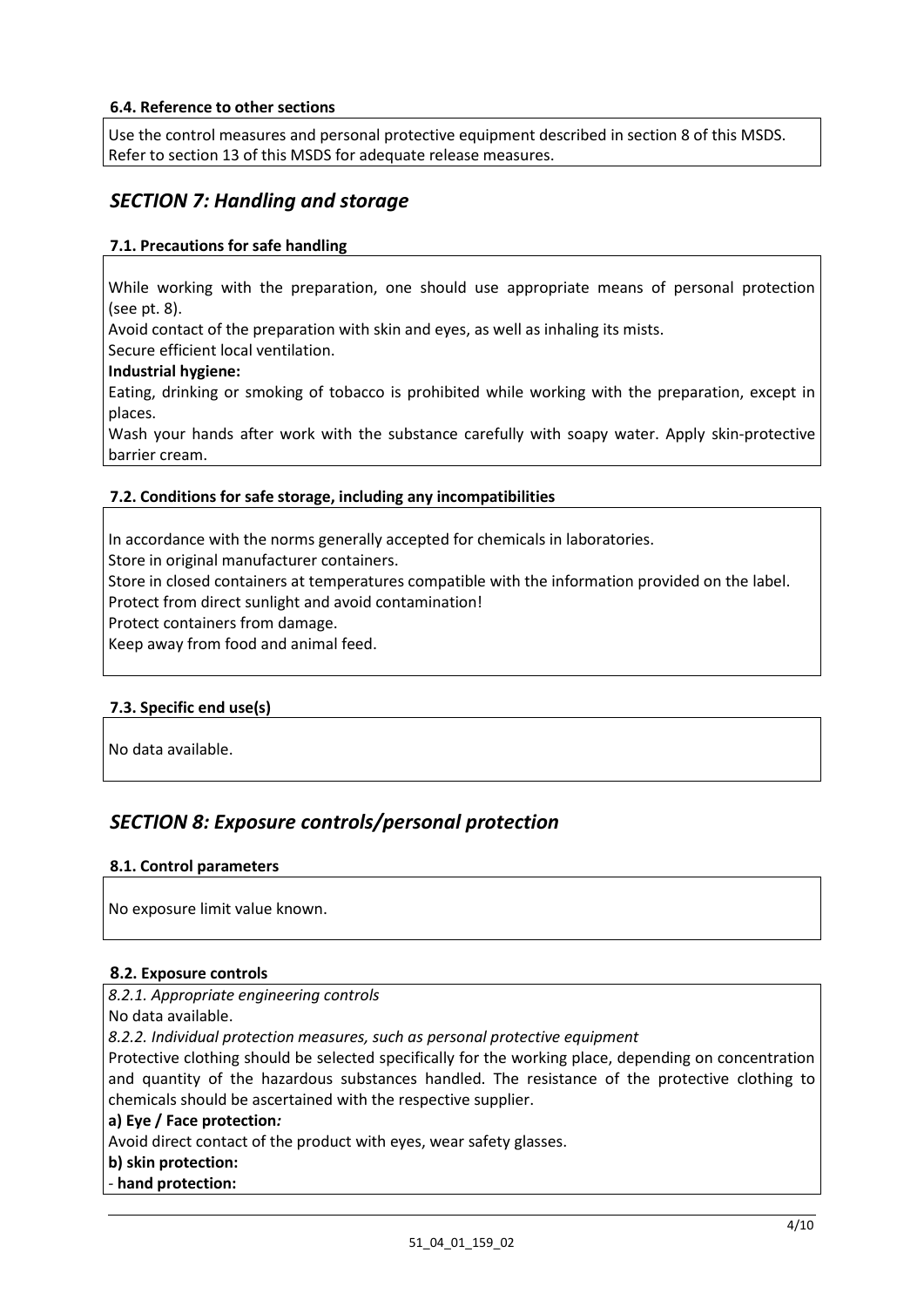Avoid direct contact of the product with skin, immediately take off clothes soiled with the preparation and wash contaminated skin with soapy water, use personal protective, clothing and gloves.

# **c) Respiratory protection:**

Use reagent in well-ventilated rooms, avoid inhaling product mists, respiratory tract-protective agents are not required.

#### **d) Thermal hazards:**

Not applicable.

*8.2.3. Environmental exposure controls* No data available.

# *SECTION 9: Physical and chemical properties*

|                                                   | 1 - UREA                       | <u>2 - UREA</u>                   | 3-STANDARD                        |
|---------------------------------------------------|--------------------------------|-----------------------------------|-----------------------------------|
|                                                   | 1-REAGENT                      | 2-REAGENT                         |                                   |
| -The physical state<br>a) Appearance :-           | clear liquid                   | clear liquid                      | clear to slightly                 |
|                                                   | colourless                     | colourless                        | turbid solution                   |
| -Colour:                                          |                                |                                   | colourless to pale                |
|                                                   |                                |                                   | yellow                            |
| b) Odour:                                         | odourless                      | odourless                         | odourless                         |
| c) Odour threshold :                              | no data available              | no data available                 | no data available                 |
| d) pH:                                            | 7.75                           | 10                                | $3 - 4$                           |
| e) Melting point/freezing point                   | no data available              | no data available                 | no data available                 |
| f)<br>Initial boiling point and<br>boiling        | no data available              | no data available                 | no data available                 |
| range                                             |                                |                                   |                                   |
| g) Flash point:                                   | no data available              | no data available                 | no data available                 |
| h) Evaporation rate:                              | no data available              | no data available                 | no data available                 |
| i) Flammability (solid, gas)                      | not applicable                 | not applicable                    | not applicable                    |
| $\mathbf{j}$<br>Upper/lower<br>flammability<br>or | no data available              | no data available                 | no data available                 |
| explosive limits :                                |                                |                                   |                                   |
| k) Vapour pressure :                              | no data available              | no data available                 | no data available                 |
| I) Vapour density :                               | no data available              | no data available                 | no data available                 |
| m) Relative density:                              | 1,004 g/cm <sup>3</sup> (20 ℃) | $1,002$ g/cm <sup>3</sup> (20 °C) | $1,000$ g/cm <sup>3</sup> (20 °C) |
| n) Solubility(ies)                                | miscible with                  | miscible with                     | miscible with                     |
|                                                   | water                          | water                             | water                             |
| coefficient:<br>Partition<br>o)<br>$n -$          | no data available              | no data available                 | no data available                 |
| octanol/water                                     |                                |                                   |                                   |
| p) Auto-ignition temperature                      | no data available              | no data available                 | no data available                 |
| q) Decomposition temperature:                     | no data available              | no data available                 | no data available                 |
| r) Viscosity:                                     | no data available              | no data available                 | no data available                 |
| s) Explosive properties:                          | no data available              | no data available                 | no data available                 |
| t) Oxidising properties :                         | no data available              | no data available                 | no data available                 |

# **9.1. Information on basic physical and chemical properties**

# **9.2. Other information**

No other relevant information.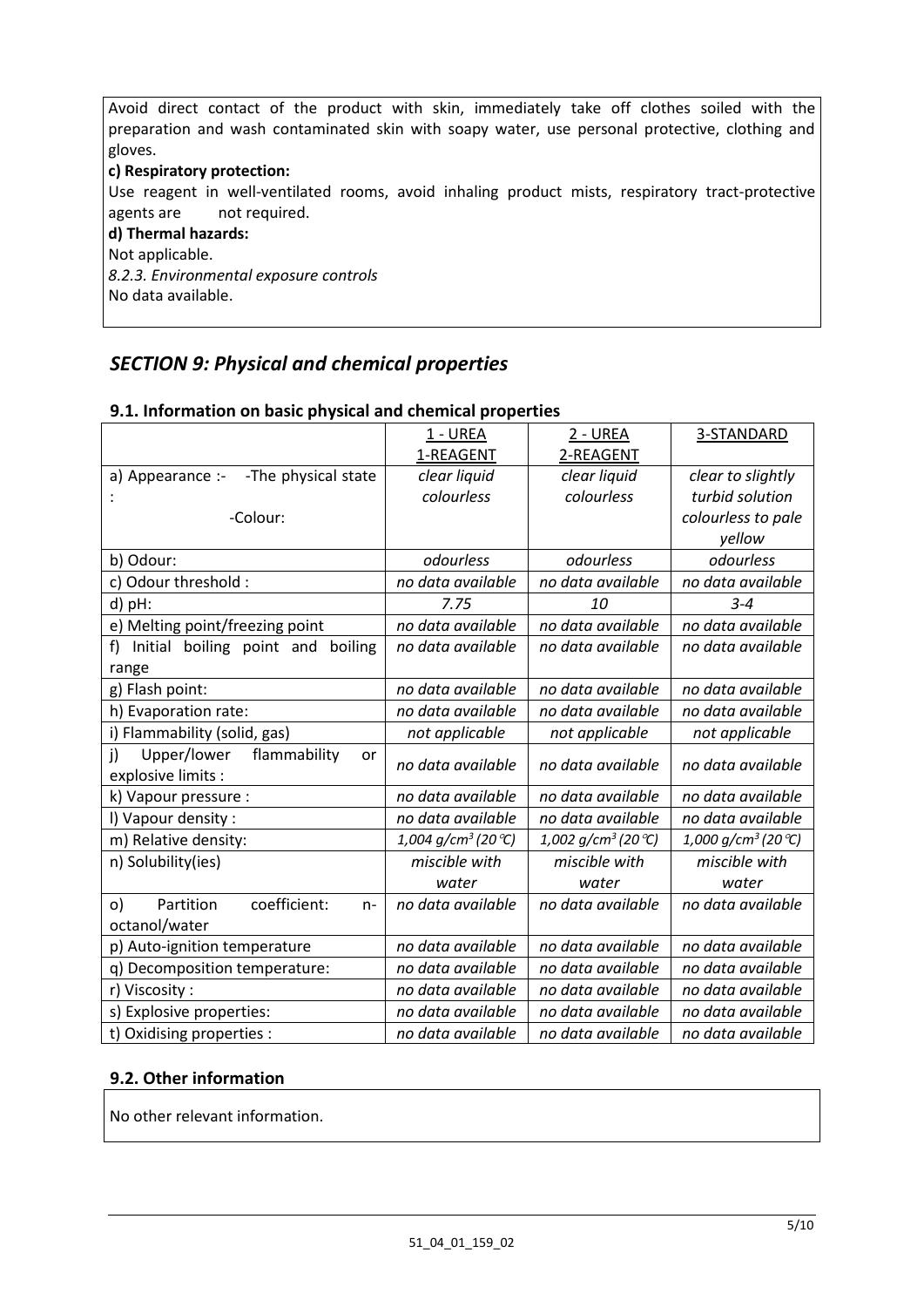# *SECTION 10: Stability and reactivity*

# **10.1. Reactivity**

The product is stable in conditions provided by the manufacturer.

### **10.2. Chemical stability**

The product is stable when normal handling in accordance with conditions provided by the manufacturer.

### **10.3. Possibility of hazardous reactions**

Not known.

### **10.4. Conditions to avoid**

The product is stable in conditions provided by the manufacturer. Avoid extremes of temperature. Protect from direct sunlight and avoid contamination!

### **10.5. Incompatible materials**

Not known.

# **10.6. Hazardous decomposition products**

Not known.

# *SECTION 11: Toxicological information*

#### **11.1. Information on toxicological effects**

**No data for the mixture. Toxicological problems should not be expected if the product were used and applied appropriately. The product should be handled with the care usual when dealing with chemicals.** 

| a) acute toxicity:         |
|----------------------------|
| No data available.         |
| b) irritation:             |
| No data available.         |
| c) corrosivity:            |
| No data available.         |
| d) sensitisation:          |
| No data available.         |
| e) repeated dose toxicity: |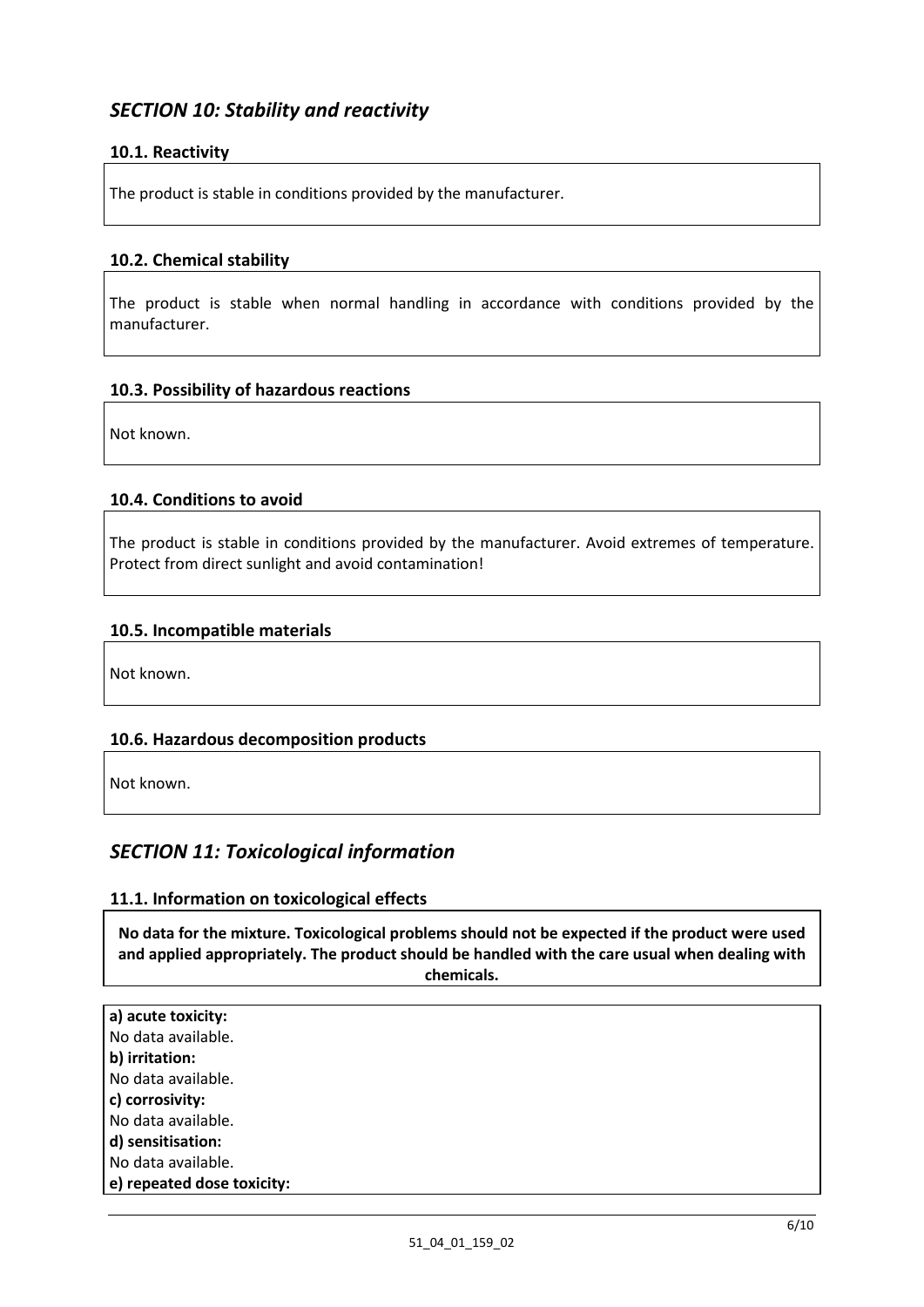| No data available.            |
|-------------------------------|
| f) carcinogenicity:           |
| No data available.            |
| g) mutagenicity:              |
| No data available.            |
| h) toxicity for reproduction: |
| No data available.            |

# *SECTION 12: Ecological information*

# **12.1. Toxicity**

### **Quantitative data on the ecological effect of this mixture are not available The mixture toxicity evaluation is based on evaluation of the toxicity of particular components.**

*Ecotoxicity:* No data available. *Further ecological data:* Do not allow for penetration into waters, sewage or soil.

### **12.2. Persistence and degradability**

No data available.

# **12.3. Bioaccumulative potential**

No data available.

#### **12.4 Mobility in soil**

No data available.

# **12.5. Results of PBT and vPvB assessment**

No data available.

#### **12.6. Other adverse effects**

No data available.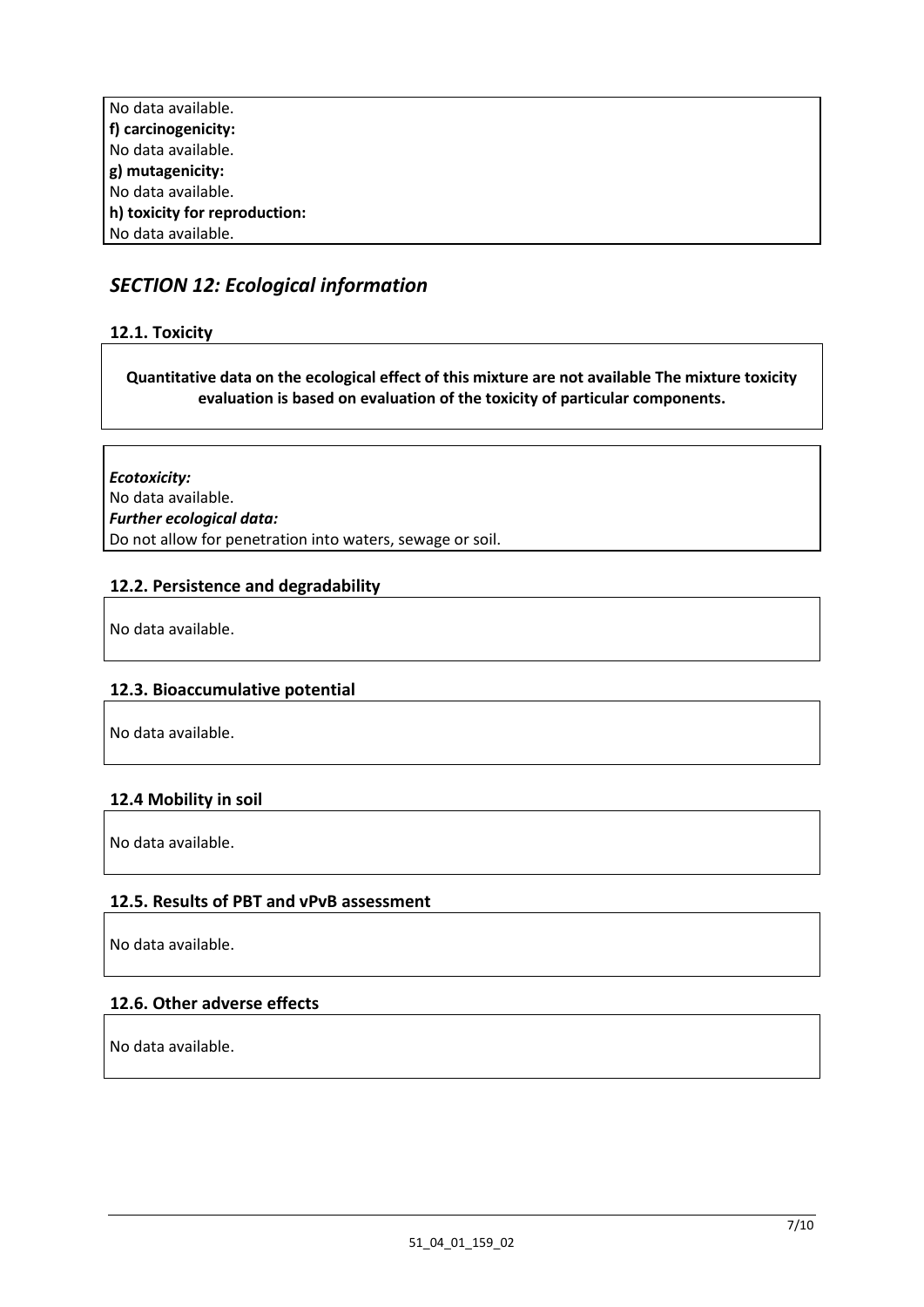# **13.1. Waste treatment methods**

### *Product:*

Chemical residues, in general, are included into special waste. Disposing of the latter is regulated by appropriate laws and ordinances. We recommend contacting the appropriate authorities, or waste disposal enterprises that will advise you on how to dispose of special waste.

# *Packing:*

Remove in accordance with official regulations. Treat contaminated packages in the same way as the substance itself. If the regulations do not provide otherwise, non-contaminated packages can be treated like household waste or forward them to be utilized.

| Reagent             | Waste<br>classification | UE waste code<br>reagent | UE waste code<br>direct packaging |
|---------------------|-------------------------|--------------------------|-----------------------------------|
| 1-UREA<br>1-REAGENT | non-hazardous           | 18 01 07                 | 15 01 02                          |
| 2-UREA<br>2-REAGENT | non-hazardous           | 18 01 07                 | 15 01 02                          |
| 3-STANDARD          | non-hazardous           | 18 01 07                 | 15 01 07                          |

List of Waste referred to in Article 7 of Directive 2008/98/EC:

18 01 07 chemicals other than those mentioned in 18 01 06 (18 01 06 chemicals consisting of or containing dangerous substances)

15 01 02 plastic packaging

15 01 07 glass packaging.

# *SECTION 14: Transport information*

# **14.1. UN number**

Not applicable.

# **14.2. UN proper shipping name**

Not applicable.

# **14.3. Transport hazard class(es)**

Not applicable.

#### **14.4. Packing group**

No limits.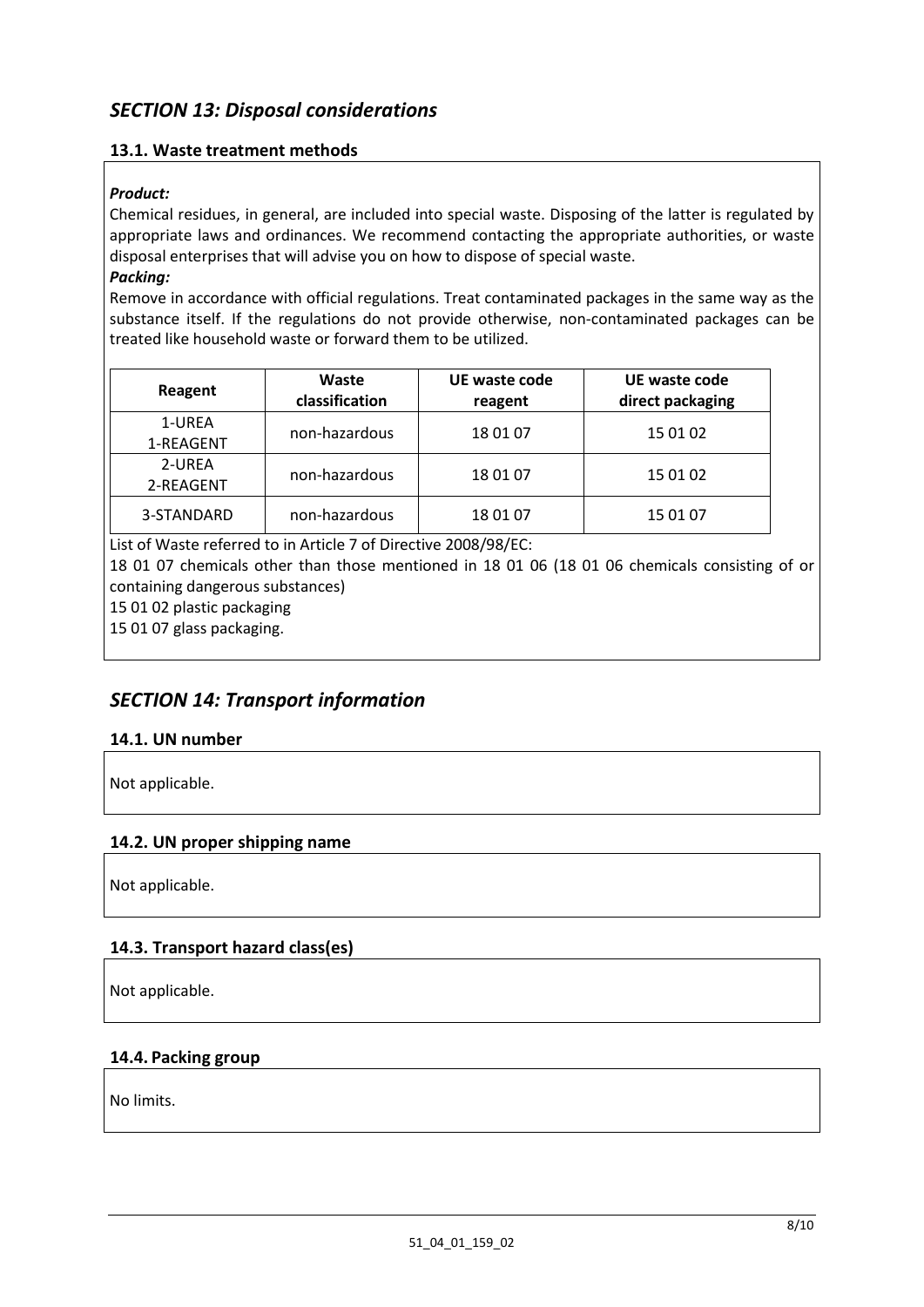Not applicable.

### **14.6. Special precautions for user**

Not applicable.

### **14.7. Transport in bulk according to Annex II of MARPOL and the IBC Code**

Not applicable.

# *SECTION 15: Regulatory information*

#### **15.1. Safety, health and environmental regulations/legislation specific for the substance or mixture**

#### **Material Safety Data Sheet was prepared in accordance with:**

Regulation (EC) No 1907/2006 of European Parliament and of the Council of 18 December 2006 concerning the Registration, Evaluation, Authorisation and Restriction of Chemicals (REACH);

Regulation (EC) No 1272/2008 of the European Parliament and Council of 16 December 2008 on classification, labelling and packaging of substances and mixtures, amending and repealing Directives 67/548/EEC and 1999/45/EC, and amending Regulation (EC) No 1907/2006.

Commission Regulation (EU) No 453/2010 of 20 May 2010 amending Regulation (EC) No 1907/2006 of the European Parliament and of the Council on the Registration, Evaluation, Authorisation and Restriction of Chemicals (REACH).

Commission Regulation (EU) No 1357/2014 of 18 December 2014 replacing Annex III to Directive 2008/98/EC of the European Parliament and of the Council on waste and repealing certain Directives Text with EEA relevance.

Council Regulation (EU) 2017/997 of 8 June 2017 amending Annex III to Directive 2008/98/EC of the European Parliament and of the Council as regards the hazardous property HP 14 Ecotoxic.

Commission Decision of 18 December 2014 amending Decision 2000/532/EC on the list of waste pursuant to Directive 2008/98/EC of the European Parliament and of the Council.

#### **15.2. Chemical safety assessment**

Chemical safety assessment has been no carried out for the product.

# *SECTION 16: Other information*

*Full text of abbreviations and acronyms:*

PBT - persistent, bioaccumulative and toxic substances

vPvB - very persistent and very bioaccumulative substances

Methods of evaluating information for the purpose of classification: calculation method.

The foregoing information is based on the present state of our knowledge. It characterizes the product with respect to the appropriate safety measures. They do not guarantee the properties of the product.

We do not take responsibility for damage and losses that may result from inappropriate use of the mixture.